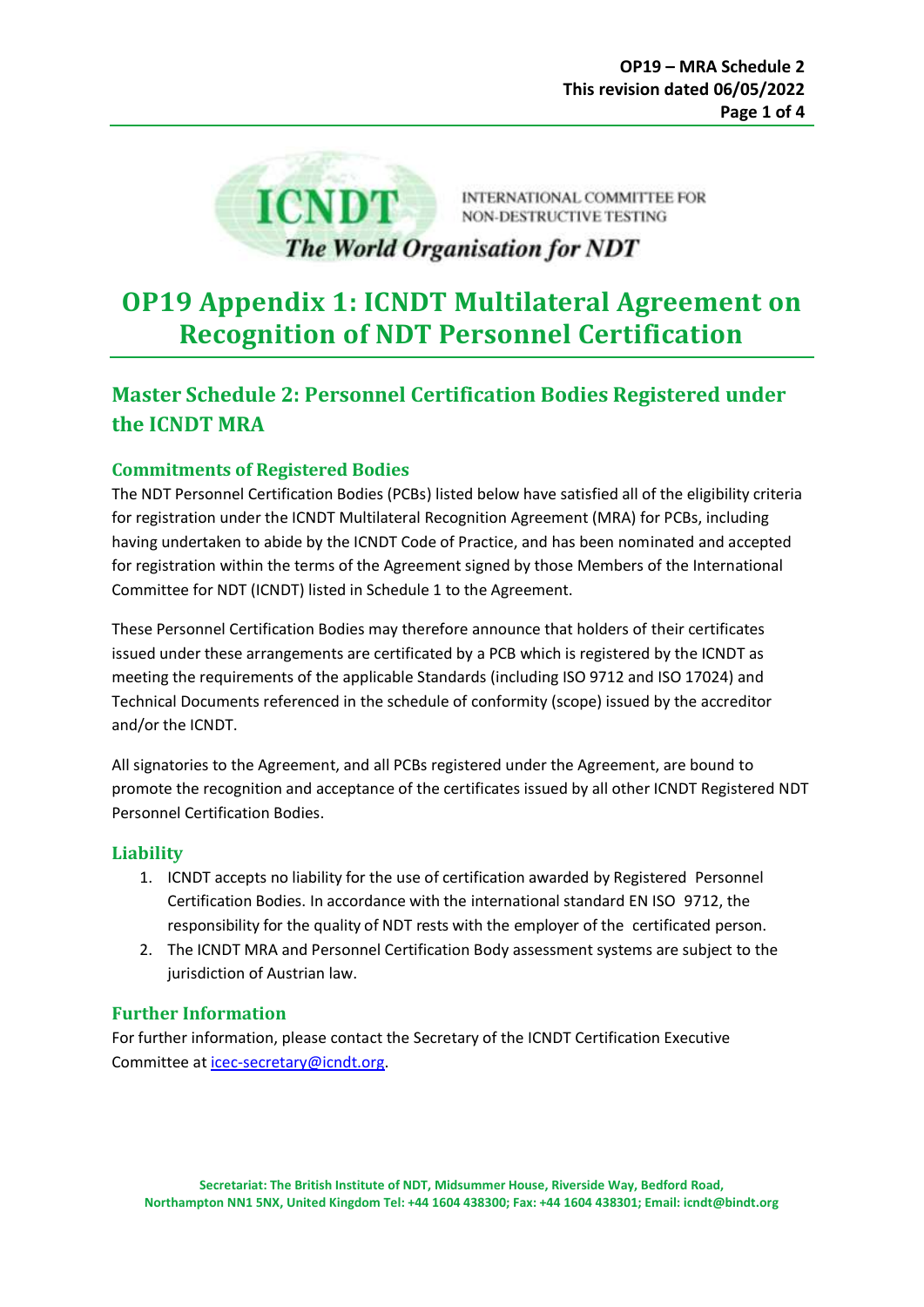## **MRA Schedule 2**

Note: Registrations shown past the published expiry date may be in progress of renewal. Contact the Secretary of the ICEC Certification Committee for further information.

| <b>NDT PCB</b>                                                                                                                          | <b>Accreditation or</b><br><b>Conformity</b><br><b>Assessment Body</b>                       | In compliance<br>with<br><b>Standards</b> | <b>Date of initial</b><br>registration<br>(and<br>renewal) | <b>Expiry of</b><br><b>Registration</b> |
|-----------------------------------------------------------------------------------------------------------------------------------------|----------------------------------------------------------------------------------------------|-------------------------------------------|------------------------------------------------------------|-----------------------------------------|
| Argentinian<br>Institute for<br><b>Standards and</b><br><b>Certification - IRAM</b>                                                     | Argentinian<br>Organisation for<br>accreditation                                             | ISO 17024:2012<br>ISO 9712:2012           | 12 June 2019                                               | 11 June 2022                            |
| Associação<br><b>Brasileira de Ensaios</b><br>Não Destrutivos e<br>Inspeção (ABENDI)                                                    | <b>ICNDT PCB</b><br>Conformity<br>Assessment                                                 | ISO 17024:2012<br>ISO 9712:2012           | 19 July 2015<br>(21 January<br>2019)                       | 21 January 2022                         |
| <b>Australian Institute</b><br>for Non-destructive<br><b>Testing (AINDT)</b>                                                            | JAS-ANZ-Joint<br><b>Accreditation System</b><br>of Australia and New<br>Zealand              | ISO 17024:2012<br>ISO 9712:2012           | 1 May 2014<br>(18 July 2020)                               | 18 July 2023                            |
| <b>Chinese Society for</b><br><b>Non-Destructive</b><br><b>Testing (ChSNDT)</b>                                                         | <b>ICNDT PCB</b><br>Conformity<br>Assessment                                                 | ISO 17024:2012<br>ISO 9712:2012           | 1 May 2015<br>(01 August<br>2018)<br>(08 July 2021)        | 01 August 2024                          |
| <b>Department of Skills</b><br>Development,<br><b>Ministry of Human</b><br>Resources, Malaysia                                          | Department of<br>Standards, Malaysia.                                                        | ISO 17024:2012<br>ISO 9712:2012           | 26 September<br>2019                                       | 25 September<br>2022                    |
| Inspecta Sertifiointi<br>Oy (Finland)                                                                                                   | FINAS - Finnish<br><b>Accreditation Service</b>                                              | ISO 17024:2012<br>ISO 9712:2012           | 28 February<br>2014<br>(23 August<br>2020)                 | 23 August 2023                          |
| <b>National</b><br><b>Certification Board</b><br>of Indian Society for<br><b>Non-Destructive</b><br><b>Testing NCB-ISNDT</b><br>(India) | National<br><b>Accreditation Board</b><br>for Certification<br><b>Bodies</b><br><b>NABCB</b> | ISO 17024:2012<br>ISO 9712:2012           | 2 August 2021                                              | 2 August 2024                           |
| <b>Korean Society for</b><br><b>Nondestructive</b><br><b>Testing KPCN</b><br><b>KSNT</b>                                                | <b>KAB Korea</b><br><b>Accreditation Board</b>                                               | ISO 17024:2012<br>ISO 9712:2012           | 28 February<br>2021                                        | 28 February 2024                        |
| <b>Mexican Institute</b><br>for NDT (IMENDE),<br><b>Mexico</b>                                                                          | Mexican<br>Accreditation<br>Institute (EMA)                                                  | ISO 17024:2012<br>ISO 9712:2012           | 26 September<br>2019                                       | 25 September<br>2022                    |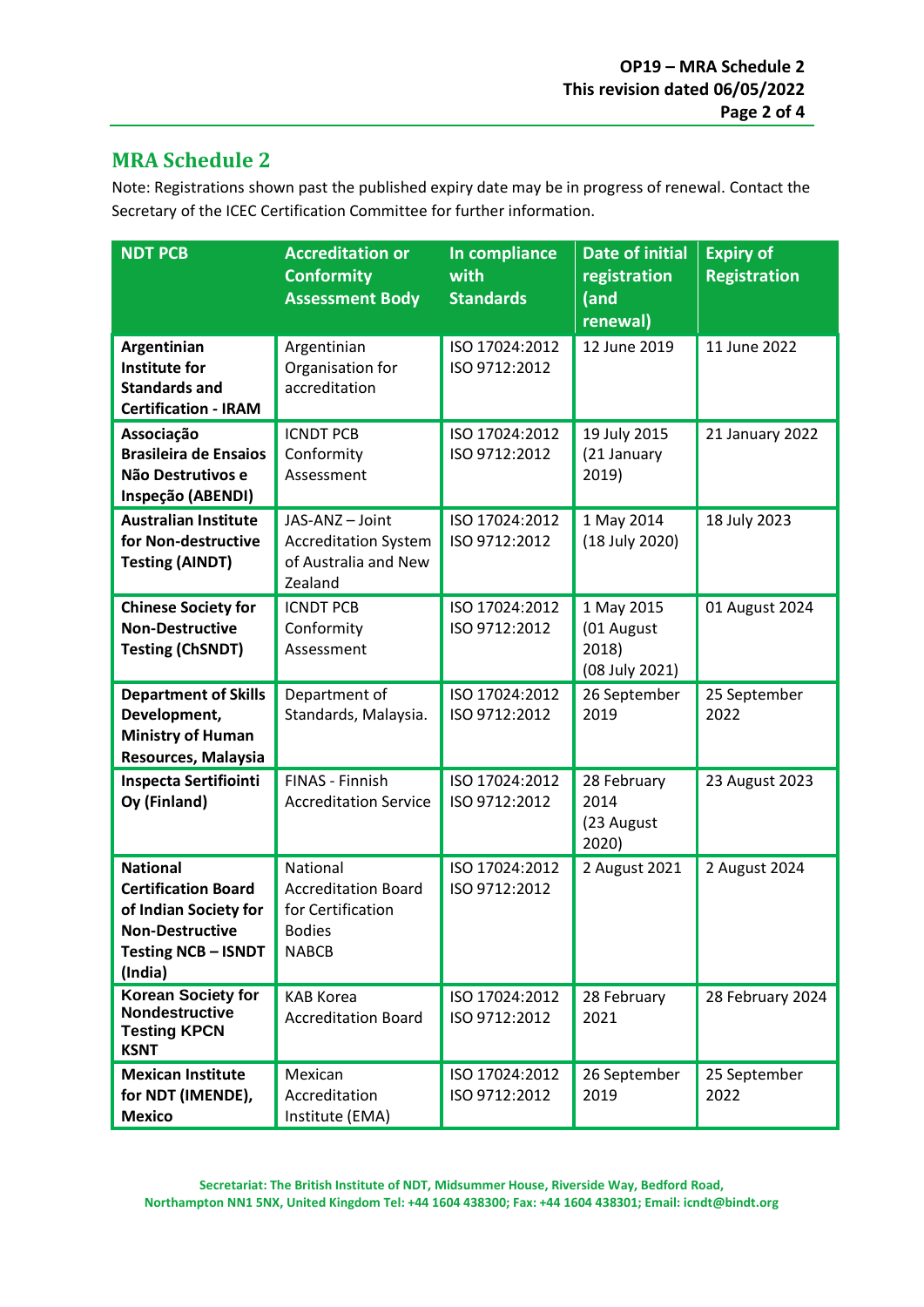| <b>NDT PCB</b>                                                                                   | <b>Accreditation or</b><br><b>Conformity</b><br><b>Assessment Body</b>  | In compliance<br>with<br><b>Standards</b> | <b>Date of initial</b><br>registration<br>(and<br>renewal) | <b>Expiry of</b><br><b>Registration</b> |
|--------------------------------------------------------------------------------------------------|-------------------------------------------------------------------------|-------------------------------------------|------------------------------------------------------------|-----------------------------------------|
| <b>National</b><br><b>Certification Body</b><br>for Non-Destructive<br><b>Testing, Sri Lanka</b> | Sri Lanka<br><b>Accreditation Board</b><br>for Conformity<br>Assessment | ISO 17024:2012<br>ISO 9712:2012           | 27 October<br>2017                                         | 26 October 2023                         |
| <b>Non-Destructive</b><br><b>Testing Society</b><br>(Singapore) - NDTSS                          | Singapore<br>Accreditation<br>Council                                   | ISO 17024:2012<br>ISO 9712:2021           | 18 July 2017                                               | 18 July 2023                            |
| <b>PCN - British</b><br>Institute of NDT                                                         | <b>UKAS - United</b><br>Kingdom<br><b>Accreditation Service</b>         | ISO 17024:2012<br>ISO 9712:2012           | 14 July 2014<br>(16 February<br>2020)                      | 13 July 2023                            |
| <b>RELACRE -</b><br>Associação de<br>Laboratórios<br>Acreditados de<br>Portugal                  | IPAC - Portuguese<br>Accreditation<br>Institute                         | ISO 17024:2012<br>ISO 9712:2012           | 28 January<br>2014<br>(16 January<br>2020)                 | 28 January 2023                         |
| <b>RTC "Testing and</b><br>diagnostics"<br>(Moscow, Russian<br>Federation)                       | <b>ICNDT-PCB</b><br>Conformity<br>assessment                            | ISO 17024:2012<br>ISO 9712:2012           | 3 March 2014<br>(17 February<br>2020)                      | 3 August 2022                           |
| <b>SAIW Certification</b><br>(South Africa)                                                      | SANAS - South<br><b>African National</b><br><b>Accreditation System</b> | ISO 17024:2012<br>ISO 9712:2012           | 17 February<br>2016,<br>(17-February<br>2022)              | 16 February 2025                        |
| <b>SECTOR Cert -</b><br>Gesellschaft für<br>Zertifizierung mbH                                   | DAkkS (Deutsche<br>Akkreditierungsstelle<br>GmbH)                       | ISO 17024:2012<br>ISO 9712:2012           | 7 June 2016                                                | 30 November<br>2022                     |
| The Society for Non<br><b>Destructive Testing</b><br>and Certification of<br><b>Taiwan</b>       | <b>TAF Taiwan</b><br>Accreditation<br>Foundation - ROC,<br>Taiwan       | ISO 17024:2012<br>ISO 9712:2012           | 28 February<br>2021                                        | 28 February 2024                        |
| TÜV NORD Czech,<br>s.r.o.                                                                        | Czech Institute for<br>Accreditation                                    | ISO 17024:2012<br>ISO 9712:2012           | 28 June 2019                                               | 27 June 2022                            |
| <b>TWI Certification Ltd</b><br>(UK)                                                             | <b>UKAS - United</b><br>Kingdom<br><b>Accreditation Service</b>         | ISO 17024:2012<br>ISO 9712:2012           | 28 December<br>2020                                        | 28 December<br>2023                     |
| <b>The Ukrainian</b><br><b>Scientific Research</b><br><b>Institute for NDT</b><br>(UkrSRINDT)    | The National<br><b>Accreditation Agency</b><br>of Ukraine               | ISO 17024:2012<br>ISO 9712:2012           | 5 July 2013<br>(11 January<br>2020)                        | 14 January 2023                         |